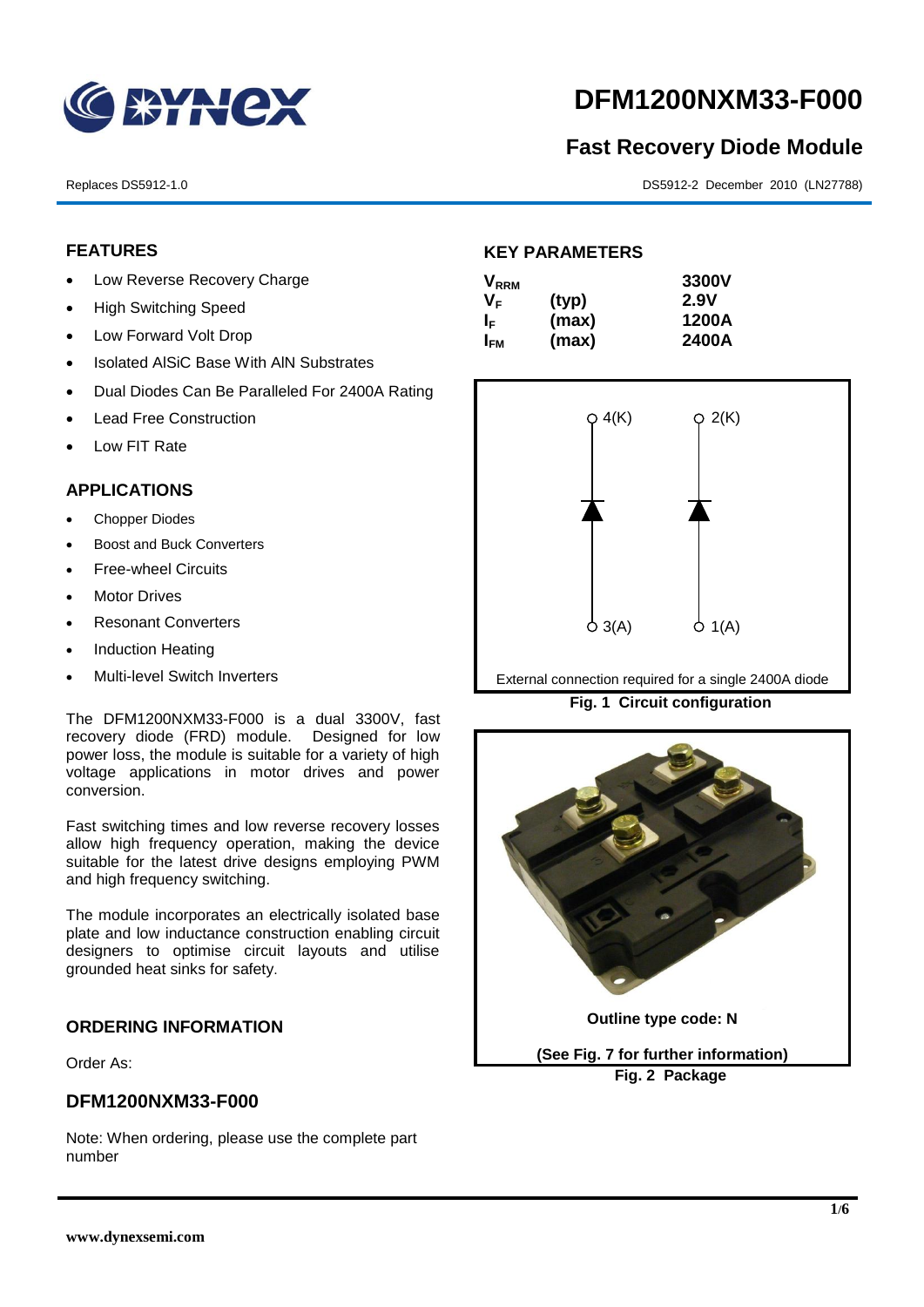# **ABSOLUTE MAXIMUM RATINGS**

Stresses above those listed under 'Absolute Maximum Ratings' may cause permanent damage to the device. In extreme conditions, as with all semiconductors, this may include potentially hazardous rupture of the package. Appropriate safety precautions should always be followed. Exposure to Absolute Maximum Ratings may affect device reliability.

### **Tcase = 25°C unless stated otherwise**

| Symbol                 | <b>Parameter</b>                | <b>Test Conditions</b>                                   | Max. | <b>Units</b> |
|------------------------|---------------------------------|----------------------------------------------------------|------|--------------|
| <b>V<sub>RRM</sub></b> | Repetitive peak reverse voltage | $T_i = 125$ °C                                           | 3300 | V            |
| $I_F$                  | Forward current (per arm)       | DC, $T_{case} = 70^{\circ}$ C                            |      | A            |
| $I_{FM}$               | Max. forward current            | $T_{\text{case}} = 105^{\circ}C, t_{p} = 1ms$            | 2400 | A            |
| $I^2t$                 | $I2t$ value fuse current rating | $V_R = 0$ , $t_p = 10$ ms, $T_i = 125$ °C                | 720  | $kA^2s$      |
| $P_{max}$              | Max. power dissipation          | $T_{\text{case}} = 25^{\circ}C$ , $T_i = 125^{\circ}C$   | 6250 | W            |
| $V_{\sf isol}$         | Isolation voltage - per module  | Commoned terminals to base plate.<br>AC RMS, 1 min, 50Hz | 6000 | $\vee$       |
| $Q_{PD}$               | Partial discharge - per module  | IEC1287, $V_1$ = 3500V, $V_2$ = 2600V, 50Hz RMS          | 10   | рC           |
| V <sub>RRM</sub> DC    | DC Voltage stability            | 25°C at sea level, 100 FITs                              | 2200 | V            |

# **THERMAL AND MECHANICAL RATINGS**

| Internal insulation material:     | AIN              |
|-----------------------------------|------------------|
| Baseplate material:               | AISiC            |
| Creepage distance:                | 33mm             |
| Clearance:                        | 20 <sub>mm</sub> |
| CTI (Comparative Tracking Index): | 350              |

| Symbol                     | <b>Parameter</b>                                      | <b>Test Conditions</b>                        | Min | Typ. | Max | <b>Units</b>    |
|----------------------------|-------------------------------------------------------|-----------------------------------------------|-----|------|-----|-----------------|
| $R_{th(i-c)}$              | Thermal resistance (per arm)                          | Continuous dissipation -<br>junction to case  | -   |      | 16  | °C/kW           |
| $R_{th(c-h)}$              | Thermal resistance -<br>case to heatsink (per module) | Mounting torque 5Nm<br>(with mounting grease) |     |      | 8   | °C/kW           |
| T,                         | Junction temperature                                  |                                               | -40 | ۰    | 125 | $\rm ^{\circ}C$ |
| ${\mathsf T}_{\text{stg}}$ | Storage temperature range                             |                                               | -40 | ۰    | 125 | $^{\circ}C$     |
|                            | <b>Screw Torque</b>                                   | Mounting - M6                                 | ۰   |      | 5   | Nm              |
|                            |                                                       | Electrical connections - M8                   | ۰   |      | 10  | <b>Nm</b>       |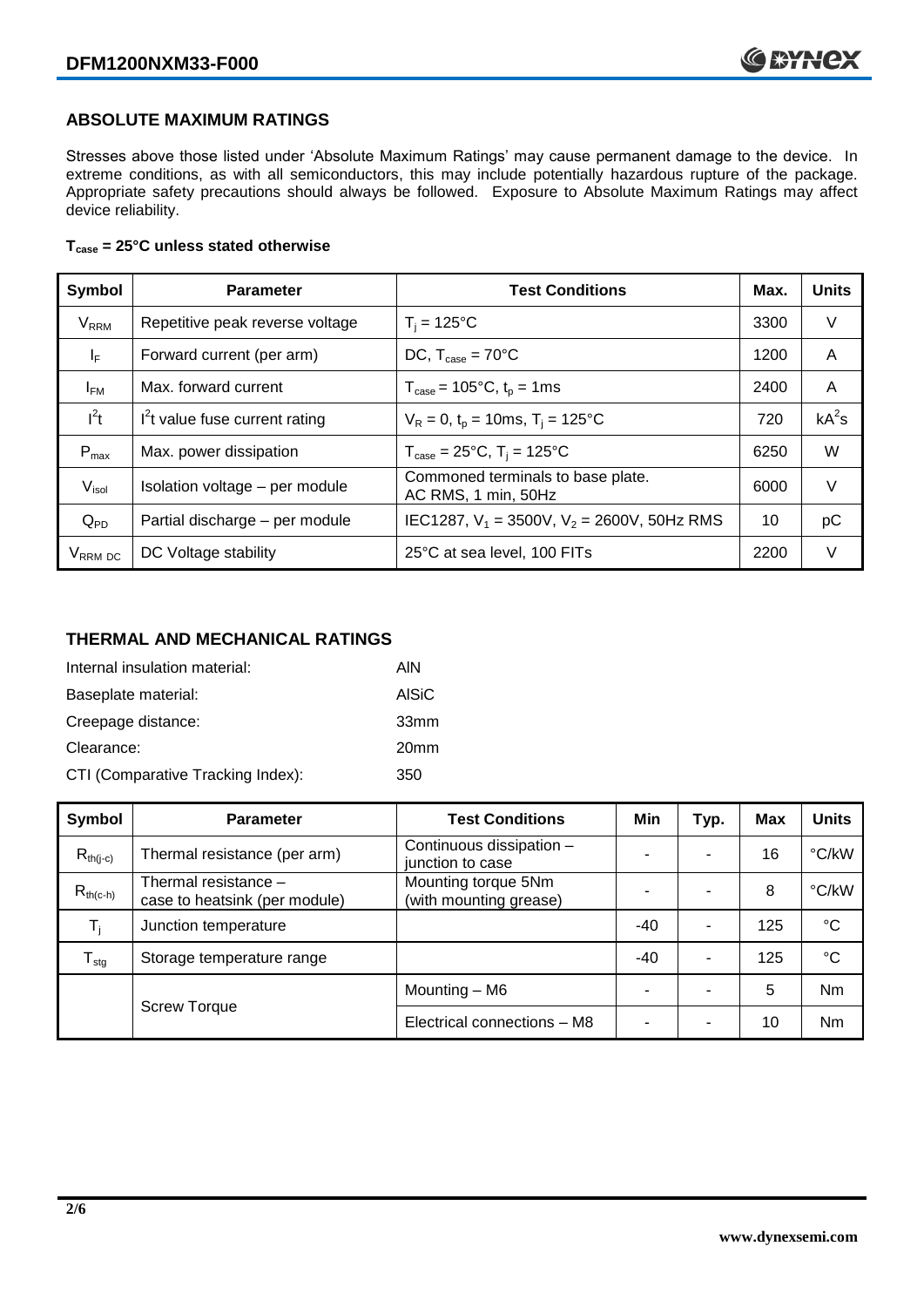# **STATIC ELECTRICAL CHARACTERISTICS – PER ARM**

### **Tcase = 25°C unless stated otherwise.**

| <b>Symbol</b> | <b>Parameter</b>     | <b>Test Conditions</b>                 | Min | Typ | <b>Max</b> | <b>Units</b> |
|---------------|----------------------|----------------------------------------|-----|-----|------------|--------------|
| $I_{\rm RM}$  | Peak reverse current | $V_R = 3300V$ , T <sub>i</sub> = 125°C |     |     | 90         | mA           |
| $V_F$         | Forward voltage      | $I_F = 1200A$                          |     | 2.9 |            | v            |
|               |                      | $I_F = 1200A$ , $T_i = 125^{\circ}C$   |     | 3.0 |            | v            |
| Lм            | Inductance           |                                        |     | 25  |            | nH           |

# **DYNAMIC ELECTRICAL CHARACTERISTICS – PER ARM**

#### **Tcase = 25°C unless stated otherwise**

| Symbol          | <b>Parameter</b>              | <b>Test Conditions</b>  | Min | Typ. | Max | <b>Units</b> |
|-----------------|-------------------------------|-------------------------|-----|------|-----|--------------|
| $Q_{rr}$        | Reverse recovery charge       | $I_F = 1200A$           |     | 480  |     | μC           |
| 1 <sub>rr</sub> | Peak reverse recovery current | $V_R = 1800V$           |     | 1000 |     | A            |
| $E_{rec}$       | Reverse recovery energy       | $dl_F/dt = 6000A/\mu s$ |     | 450  |     | mJ           |

## **Tcase = 125°C unless stated otherwise**

| Symbol                     | <b>Parameter</b>              | <b>Test Conditions</b>  | Min | Typ. | Max | Units |
|----------------------------|-------------------------------|-------------------------|-----|------|-----|-------|
| $\mathsf{Q}_{\mathsf{rr}}$ | Reverse recovery charge       | $I_F = 1200A$           |     | 900  |     | μC    |
| - Irr                      | Peak reverse recovery current | $V_R = 1800V$           |     | 1200 |     | А     |
| $E_{rec}$                  | Reverse recovery energy       | $dl_F/dt = 6000A/\mu s$ |     | 900  |     | mJ    |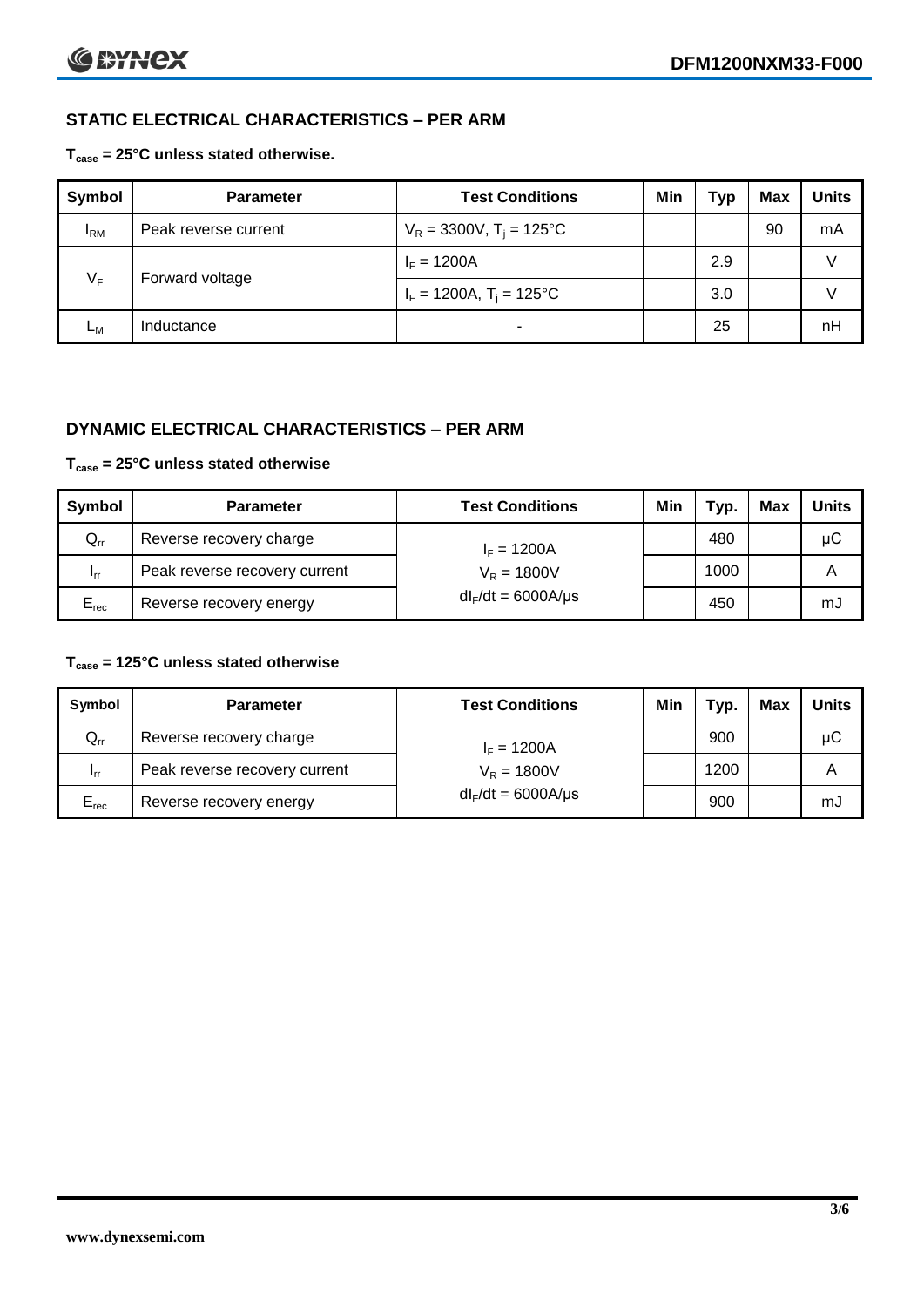Forward Current (- (A)



400

200

 $\overline{0}$ 

 $\bf{0}$ 

600





Reverse Voltage, VR - (V)

1800

2400

3000

1200

**CEYNEX**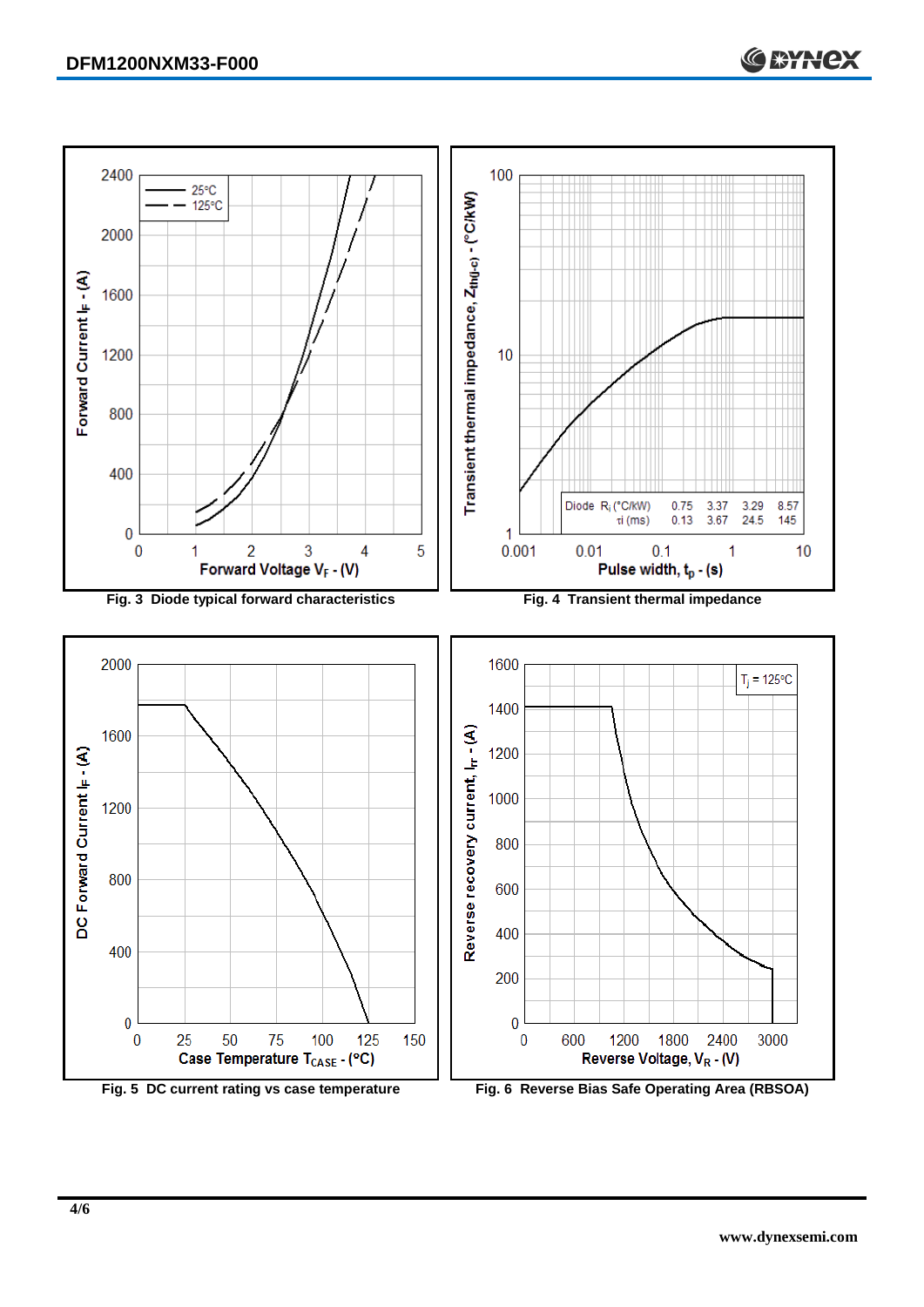

### **PACKAGE DETAILS**

For further package information, please visit our website or contact Customer Services. All dimensions in mm, unless stated otherwise. **DO NOT SCALE.**